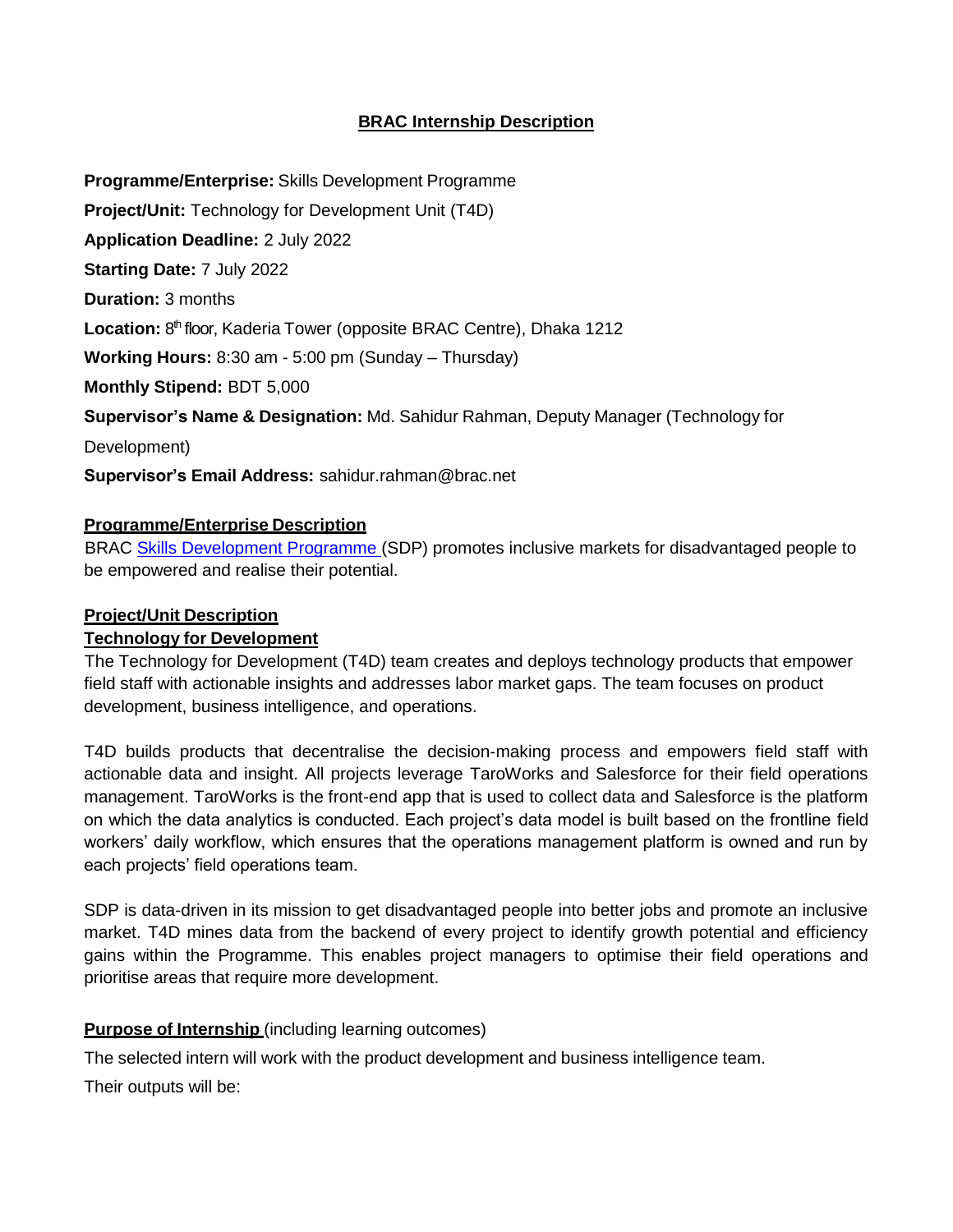- Technical troubleshooting for field operation.
- Supporting the integration process for [www.somadhanhobe.com](http://www.somadhanhobe.com/) website and ERP.
- Data intelligence support.

### **Intern's Responsibilities**

- Analysis BRAC SDPs existing data & develop a mechanism to identify the Analysis BRAC SDPs existing projects to build BI platform and to move into a digital information system.
- Support BRAC SDP in optimising its data model for its unified reporting requirement and integrate all project's data into a unified real-time dashboard as per the program log frame and annual operational plan.
- Data mining using state-of-the-art methods and visualising it according to the requirement of the program and the donor.
- Share the key insight from data analysis to BRAC SDP and other programs of BRAC toincrease the operational efficiency of the program.
- Design, develop, test, implement and maintain predictive models and metrics utilising appropriate tools and techniques.
- Improve efficiency of the system by continuously collecting feedback from the users and troubleshooting.
- Support the team to plan and build staff capacity to use newly intervened systems by preparing training modules and organising training sessions.
- Apply machine learning skills to expand and support Skills Development Program in improving it's on the ground service delivery.
- Prepare documentations for the existing process and system.
	- Mandatory Safeguarding responsibilities for all BRAC employees
- Ensure the safety of team members from any harm, abuse, neglect, harassment and exploitation to achieve the program's goals on safeguarding implementation. Act as a key source of support, guidance and expertise on safeguarding for establishing a safe working environment.
- Practice, promote and endorse the issues of safeguarding policy among team members and ensure the implementation of safeguarding standards in every course of action.
- Follow the safeguarding reporting procedure in case any reportable incident takes place, encourage others to do so.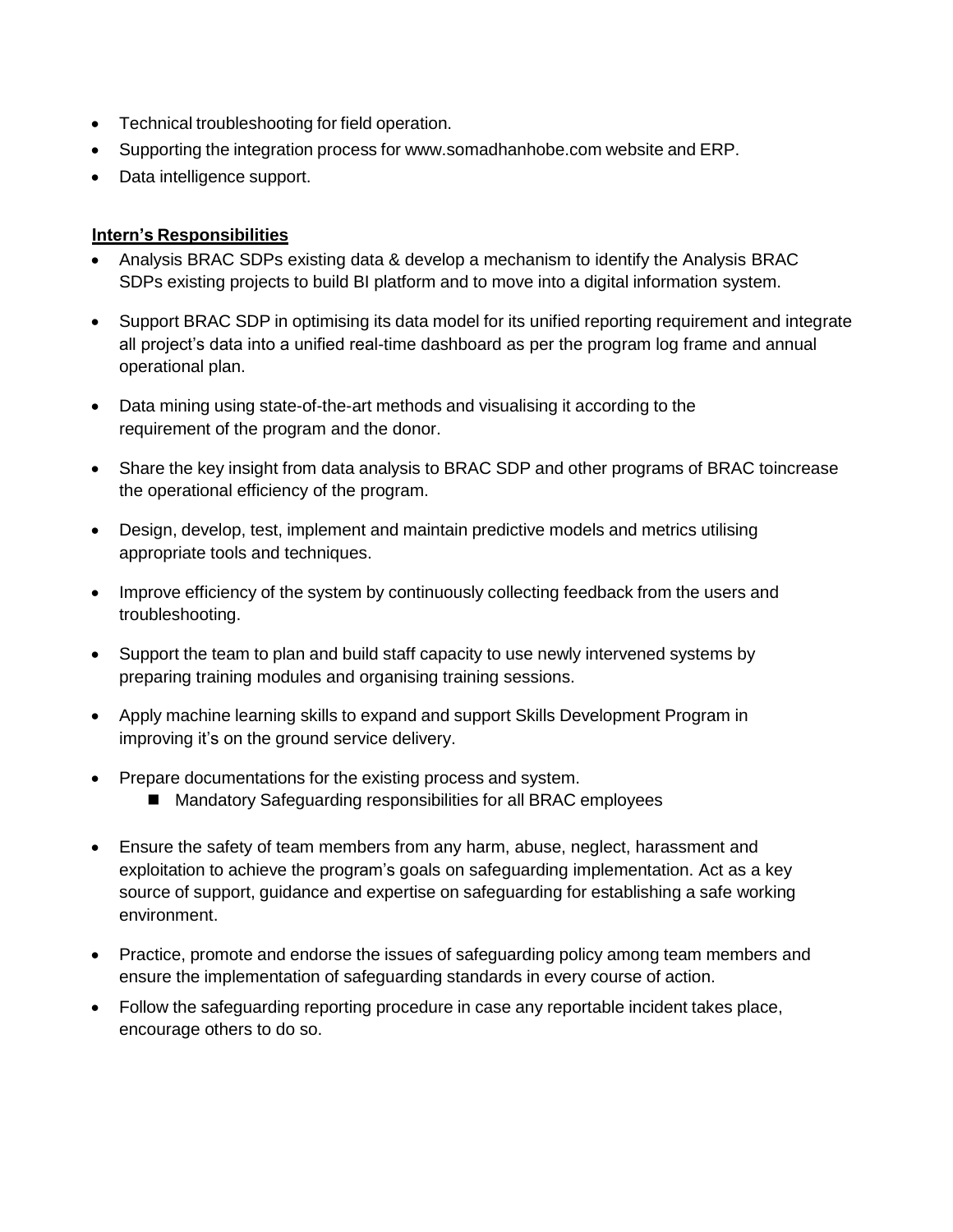### **Requirements:**

#### **a) Educational Background:**

Level: Bachelor's Degree from any reputed University

 Subject: Computer Science & Engineering / Electric and Electronics Engineering from any reputed University

### **b) Language Proficiency:**

Bangla

- Spoken: Fluent
- Written: Intermediate

English

- Spoken: Fluent
- Written: Advanced

### **c) Knowledge/Skills/Competencies:**

- Relational database experience with MSSQL, Oracle, or MySQL
- Skilled in basic programming languages such as C/Java/Python
- Strong analytical skills
- Familiarity with Tableau/Power BI will be an advantage
- Knowledge of ETL is appreciated but not required
- Strong interpersonal skills
- Ability to present ideas in a user-friendly language
- Highly self-motivated and directed.
- Keen attention to detail
- Dedication to work and problem solving attitude